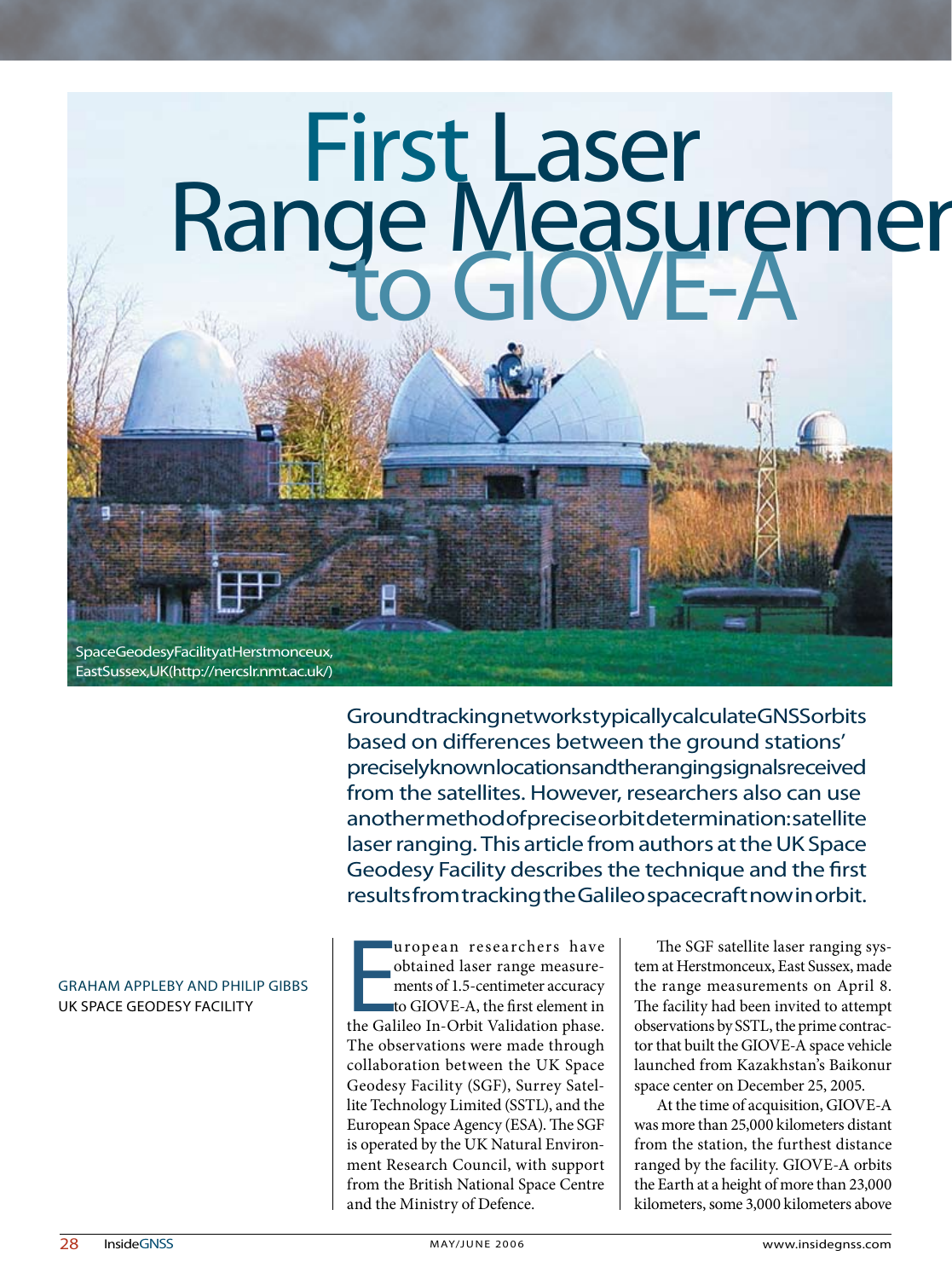

FIGURE1 Animagetaken during laser ranging to GIOVE-A. Back-scattered laserlight shows the path of the laser pulses through the atmosphere, and the faint sunlit image of GIOVE-A is visible at the tip of the "beam." A couple of stars are also visible in the field of view.



FIGURE2Plotshowing true returns from GIOVE-A (dense track) amongstrandomsky-noise events, from part of the first pass obtained from SGF Herstmonceux. The lack of noise events below the track is an effect of the range gating system (see text).

the GPS and GLONASS satellites that SGF regularly observes.

In order to track the satellite from Herstmonceux, predictions of its path based upon its transmitted navigational signals were supplied to SGF by the GIOVE Processing Centre located at ESA ESTEC, The Netherlands. The predictions were sufficiently accurate for the sunlit image of the satellite to be detected at night by the system's high intensity camera and allowed the observer to direct short laser pulses towards it. An image of GIOVE-A taken by the camera is seen in Figure 1.

#### Laser Ranging

The satellite laser ranging (SLR) technique uses small astronomical telescopes to emit short pulses of laser light towards specially equipped spacecraft and to detect those photons that are reflected back. The times of emission and reception are recorded to an accuracy of a few picoseconds such that the range to the satellite can be deduced from the measured time of flight to a precision of better than one centimeter. The satellites tracked by this technique are equipped with an array of quartz cube-corner reflectors that closely return to source the incoming laser pulses.

The technique is weather dependent as skies have to be fairly cloud-free, but measurements are carried out both during daytime and at night. The key to success in extracting signal from noise is narrow-band spectral filtering in the

return optical path and spatial filtering through a range gate technique that arms the detector only a few tens of nanoseconds before the expected arrival time of returning photons. During the satellite pass the time of flight inferred from every detected event is compared to the expected time of flight to the satellite and back.

A plot against time is built up of these observedcomputed values, where true returns appear as a correlated track amongst the sky-noise events. Post processing extracts the real events, which are made available to the analysis community a few minutes after the end of the observations. The plot of the first returns from GIOVE-A is shown here as Figure 2.



## 719-561-9520 866-289-4777

www.gpssource.com

sales@gpssource.com

restricted to eligible users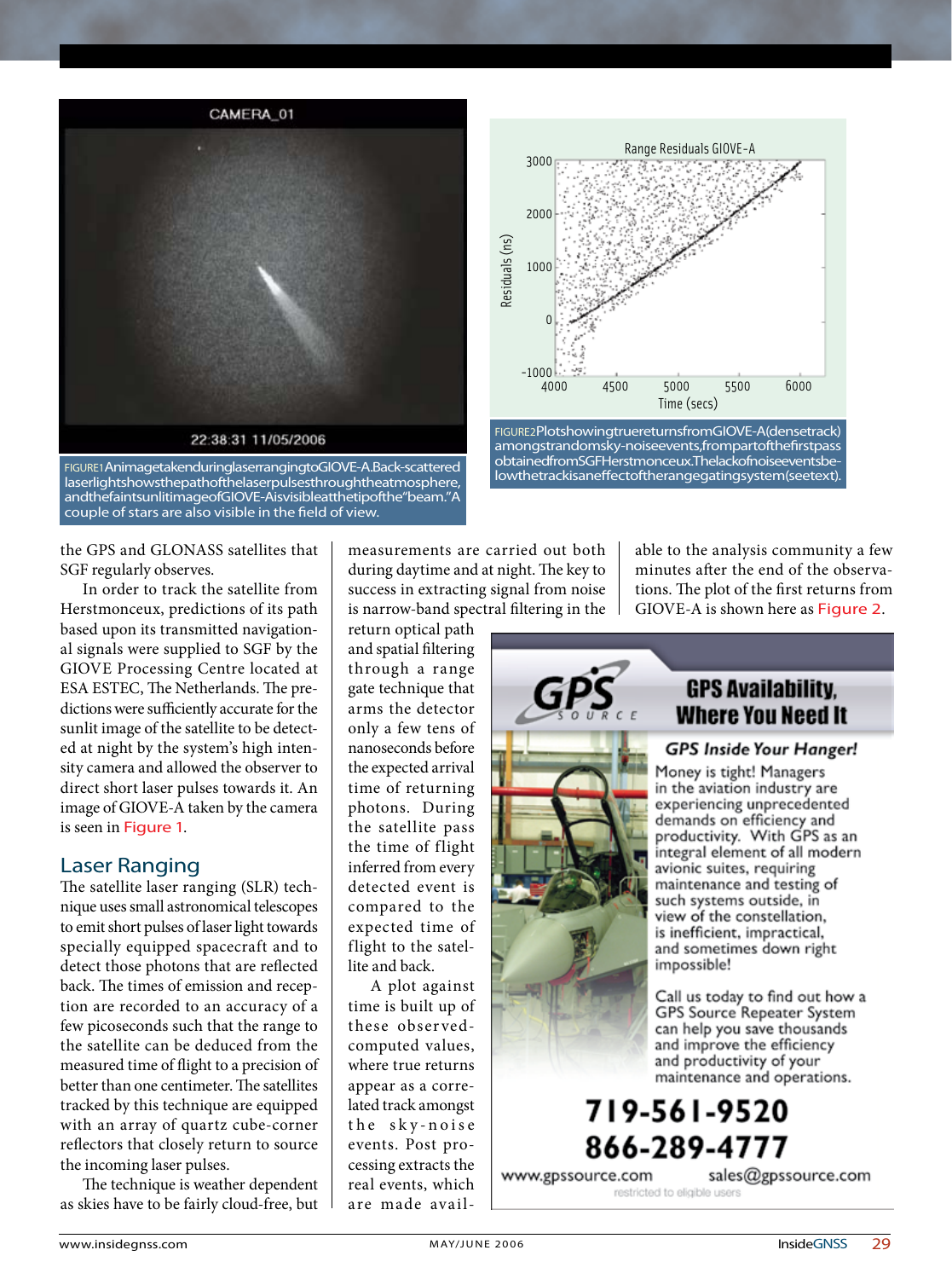#### galileo orbits



FIGURE3 Location of the retro-reflector array on the GIOVE-A spacecraft. The spacecraft is show with the solar array in stowed configuration.

Unlike the microwave signals used by GNSS, the propagation time of laser light is not affected by the ionosphere; the tropospheric delay, amounting to a zenith range correction of two meters, can be estimated to millimeter accuracy using atmospheric mapping functions and local meteorological data. This lack of dependence of propagation delay on the variable effects of the ionosphere makes laser ranging a very strong technique for high-precision terrestrial reference frame (TRF) determination.

Ranging Service (ILRS, http://ilrs.gsfc.nasa.gov/).

The GIOVE-A satellite is equipped with 76 quartz corner-cube retro-reflectors in an array to one side of its base, as shown in Figure 3, which is taken from the ESA document "Specification of GALILEO and GSTB-V2 Space Segment Properties Relevant for Satellite Laser Ranging, ESTEC, November 2005."

During the design phase of the satellite, discussion took place among SSTL, ESTEC, and SGF in order to use SGF's previous

experience of ranging to the navigational satellites to help understand the difficulties and inform the choice of numbers of cubes to deploy, within available space and weight constraints, to enable a realistic link budget. For comparison, the two GPS satellites that are fitted with retro-reflectors have an array of only 32 cubes, and the newest GLONASS satellites have about 130 cubes.

The higher altitude of GIOVE-A reduces the return signal, which varies as the fourth power of the range, by

#### The laser ranging technique is a powerful, independent method of testing the accuracy of [GNSS satellite] orbits.

Laser range observations of a series of geodetic satellites, high-density small spheres encrusted with retro-reflectors and orbiting the Earth at heights of from 800 to 19,000 kilometers, are routinely used to monitor tiny changes in the location of the center of mass of the Earth, the origin of the TRF, that are driven by mass redistributions within the Earth system. The technique is also used in precise orbit determination of Earth-observation altimeter and SAR satellites, complementing on-board tracking systems such as GPS and DORIS. This work and the operation of the worldwide network of SLR stations is coordinated by the International Laser

some 55 percent relative to the signal from a GPS satellite; so, the greater number of cubes on GIOVE-A should ensure a return signal that is about 30 percent better than that from the GPS satellites, which from SGF's Herstmonceux SLR facility are difficult targets.

#### SLR Results

Observations from Herstmonceux tend to support this analysis, with the Galileo laser return rate estimated at about 4 percent on average over the one-hour session; for the GPS satellites the rate is about 2 percent, and for GLONASS closer to 10 percent. We can also use the laser range observations to estimate the

accuracy of the predictions supplied by the GIOVE Processing Centre located at ESTEC. The differences between the observed and computed ranges imply that the predictions were accurate to about two or three kilometers, the major error being in the along-track direction.

Previous studies carried out by SGF and others have used laser range observations from the global network of ILRS stations to measure the quality of GPS and GLONASS orbits that are computed by the International GNSS Service (IGS, http://igscb.jpl.nasa.gov/). The laser ranging technique is a powerful, independent method of testing the accuracy of these orbits, which are determined from continuously transmitted navigational signals.

Given knowledge of the accurate location of the retro-reflector arrays on the satellites, SGF uses the laser range measurements to determine at a level of accuracy of better than one centimeter the radial distance to the satellite center of mass. The results suggest that the IGS orbits for GPS and GLONASS have an RMS radial accuracy of better than five centimeters and, interestingly, that there appears to be a radial bias in the IGS orbits of a few centimeters, in the sense that the IGS-determined orbits appear too big.

SGF and other researchers expect to use a similar technique to test the quality of any available precise orbital information derived from the GIOVE Processing Centre. In addition, once laser range data from the global network is available, it will be possible to determine SLR-only satellite orbits, which will further assist on-board clock characterisation in flight.

#### Manufacturers

The retro reflectors on GIOVE-A were built by **NII PP - Russian Scientific-Research Institute of Precision Instrument-Making,** Moscow, Russia.

#### Authors

Graham Appleby is head of service and Philip Gibbs is operations manager at the UK Space Geodesy Facility. IG